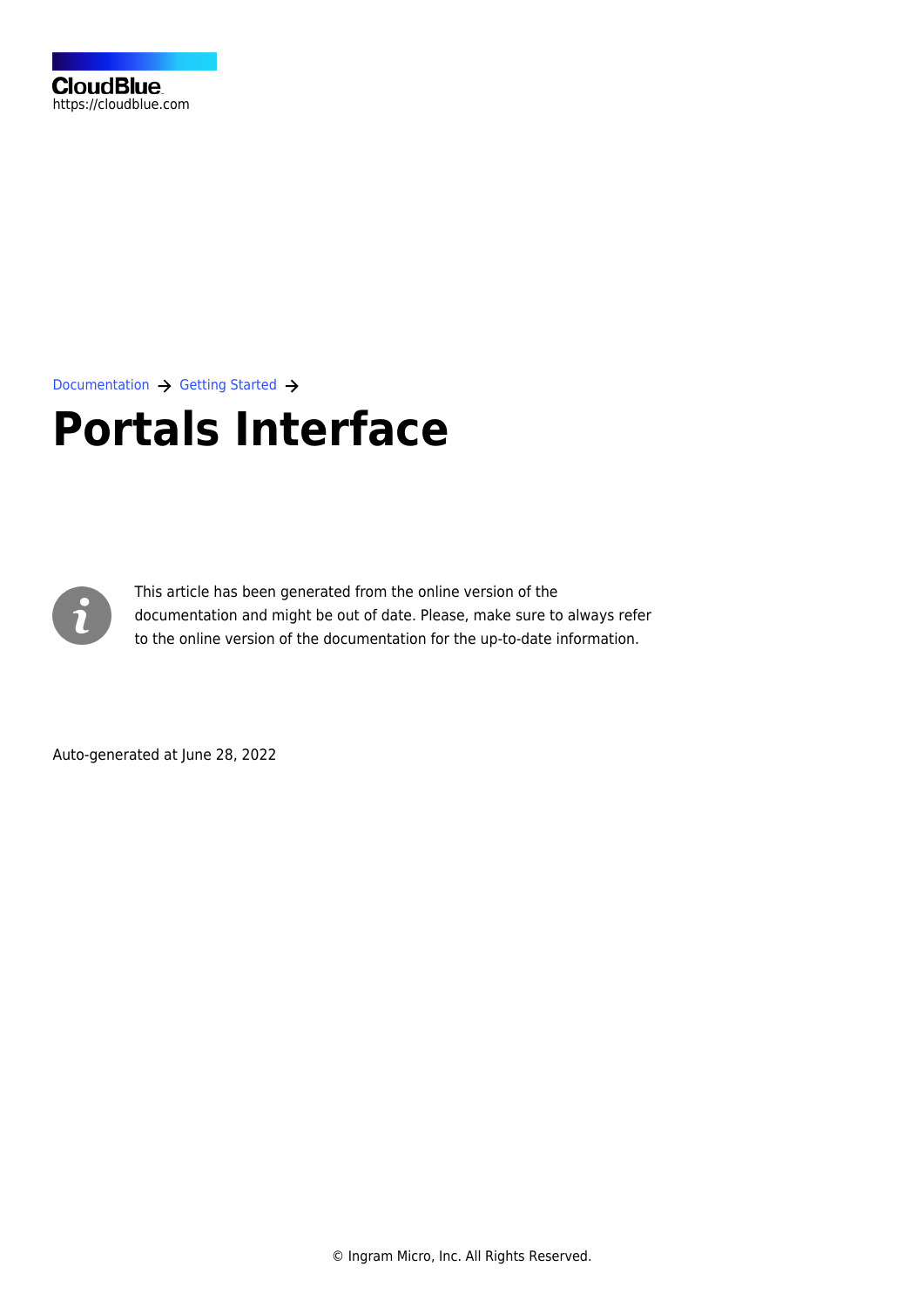### **Overview**

There are three primary Portal types that are implemented by Connect:

- **Distributor Portal** allows its users to onboard Vendors and Resellers, examine specified products, integrate into various ordering and billing systems, create catalogs for syndication operations, and so on.
- **Vendor Portal** enables its users to define their Product within the system, get connected to the marketplaces of Distributors, integrate into various provisioning and fulfillment systems, specify product offers, and more.
- **Reseller Portal**, as the name suggests, is used by Resellers for product distribution via their own marketplaces and other syndication operations.

Connect Portals are implemented using the same UI/UX framework. However, note that Connect supports end-to-end branding of its contents like color schema, domain names, logos, etc.

Portal layout consists of three primary areas:



**Ⓐ. Main work area**: This is where most of the operations are performed. The actual layout depends on the navigation context.

**Ⓑ. Navigation menu**: This menu is used to switch between different modules of the Connect Portal.

**Ⓒ. Account selector & User profile**: A navigation element that enables users to access account selection menu and user profile settings.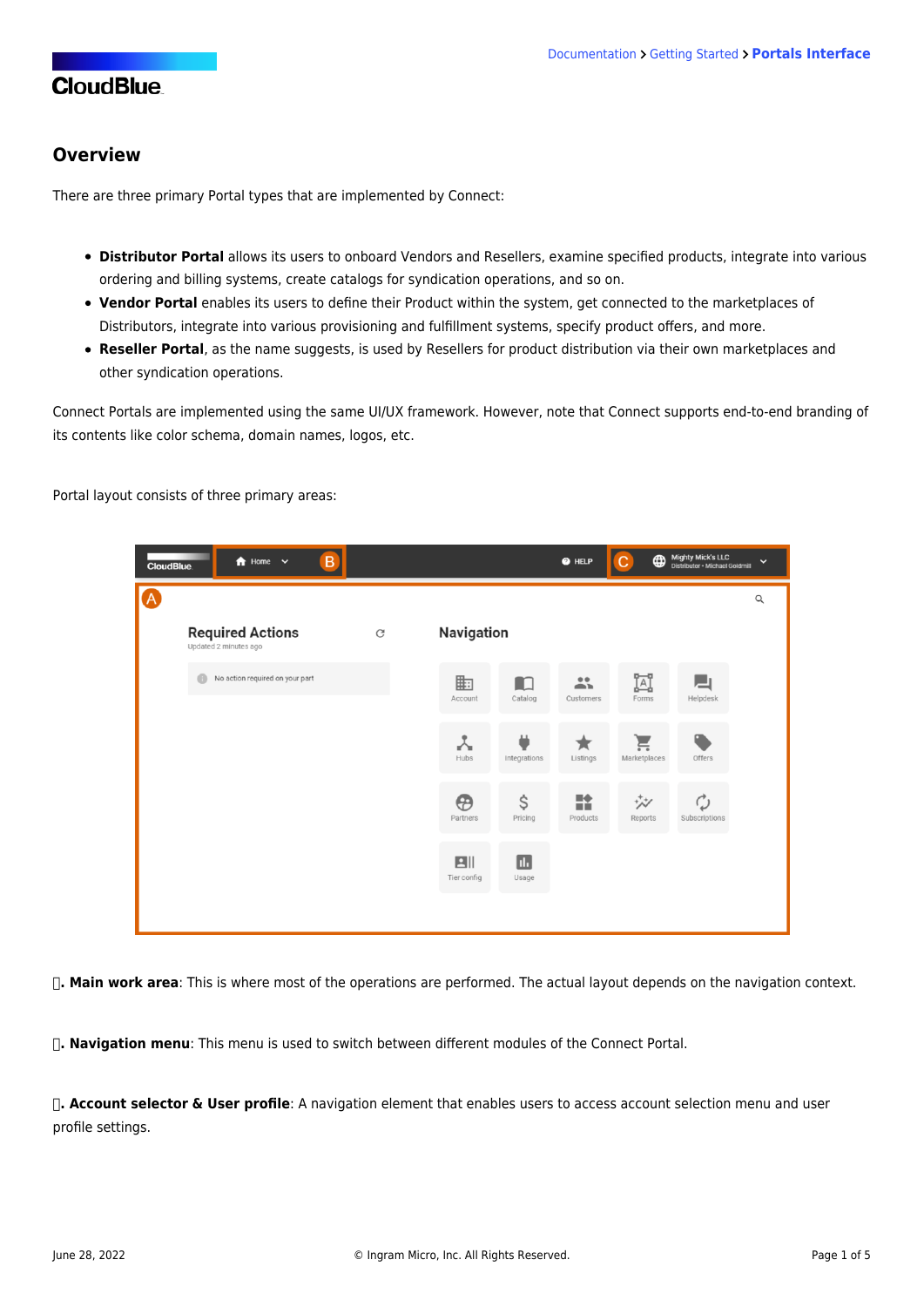### **Navigation Menu**

Main navigation menu allows users to quickly switch between different sections within your Connect Portal. These sections are called modules on the CloudBlue Connect platform and they represent components that provide various functionalities and features. Refer to the [Modules](https://connect.cloudblue.com/community/modules/) article for more information on available Connect modules.

Open the navigation menu to access your selected module, view your recently visited modules and tabs within modules. Pin required modules or tabs by using the corresponding pin icon:

| <b>CloudBlue</b> | <b>f</b> Home<br>$\lambda$  |                   |                       |                     |                                                         |
|------------------|-----------------------------|-------------------|-----------------------|---------------------|---------------------------------------------------------|
|                  |                             |                   |                       |                     |                                                         |
|                  | Recents                     | All modules       |                       |                     |                                                         |
|                  | Home                        |                   |                       |                     |                                                         |
|                  | Account                     | <b>←</b> Home     | Integrations          | <b>A</b> Partners   | C Subscriptions                                         |
|                  | Account Email Notifications |                   | API                   | Directory           | Directory                                               |
|                  | Account Email               | <b>m</b> Account  | Tokens                | Contracts           | Fulfillment                                             |
|                  |                             | General           | Webhooks              | Agreements <b>平</b> | Billing                                                 |
|                  |                             | Users             | Extensions            | Forms               |                                                         |
|                  |                             | Groups            |                       |                     | <b>BII</b> Tier Config                                  |
|                  |                             | Contacts          | $\bigstar$ Listings   | \$ Pricing          | Directory                                               |
|                  |                             | Links             | Directory             | Lists               | Requests                                                |
|                  |                             | Service Terms     | Requests              | Versions            |                                                         |
|                  |                             | Helpdesk          |                       |                     | <b>B</b> Usage                                          |
|                  |                             | Email             | <b>■</b> Marketplaces | Products            |                                                         |
|                  |                             | Reports           |                       | Directory           |                                                         |
|                  |                             | Single Sign On    | C News                | Groups              |                                                         |
|                  |                             | Catalog           | ♦ Offers              | シ Reports           |                                                         |
|                  |                             |                   | Directory             | Directory           |                                                         |
|                  |                             | ዹ Customers       | Versions              | Schedules           |                                                         |
|                  |                             | Directory         |                       |                     |                                                         |
|                  |                             | Requests          | ® PIM                 |                     |                                                         |
|                  |                             | <b>司</b> Helpdesk |                       |                     |                                                         |
| <b>CloudBlue</b> | <b>f</b> Home<br>$\lambda$  |                   |                       | $Q$ HELP<br>$\Box$  | Mighty Mick's LLC<br>Distributor · Mickey Goldmill<br>⊕ |
|                  |                             |                   |                       |                     | $\checkmark$                                            |
|                  | Favorites                   | All modules       |                       |                     |                                                         |
|                  | Partners Agreements         | <b>←</b> Home     | Integrations          | <b>A</b> Partners   | <b>◇ Subscriptions</b>                                  |
|                  |                             |                   | API                   | Directory           | Directory                                               |
|                  |                             | <b>h</b> Account  | Tokens                | Contracts           | Fulfillment                                             |
|                  |                             | General           | Webhooks              | Agreements 平        | Billing                                                 |
|                  |                             | Users             | Extensions            | Forms               |                                                         |
|                  |                             | Groups            |                       |                     | <b>BII</b> Tier Config                                  |
|                  |                             | Contacts          | $\bigstar$ Listings   | \$ Pricing          | Directory                                               |
|                  |                             | Links             | Directory             | Lists               | Requests                                                |
|                  |                             | Service Terms     | Requests              | Versions            |                                                         |
|                  |                             | Helpdesk          |                       |                     | <b>B</b> Usage                                          |
|                  |                             | Email             | Marketplaces          | ■ Products          |                                                         |
|                  | Recents                     | Reports           |                       | Directory           |                                                         |
|                  | Home<br>Account             | Single Sign On    | C News                | Groups              |                                                         |
|                  | Account Email Notifications | Catalog           | <b>Offers</b>         | シ Reports           |                                                         |
|                  | Account Email               |                   |                       | Directory           |                                                         |
|                  |                             | ዹ Customers       | Directory<br>Versions | Schedules           |                                                         |
|                  |                             | Directory         |                       |                     |                                                         |
|                  |                             | Requests          | (e) PIM               |                     |                                                         |

Once your module or tab is pinned successfully, the system will display your pinned module or tab in the **Favorites** field. The system also enables you to unpin your module or tab and remove them from the Favorites field by clicking on the pin icon once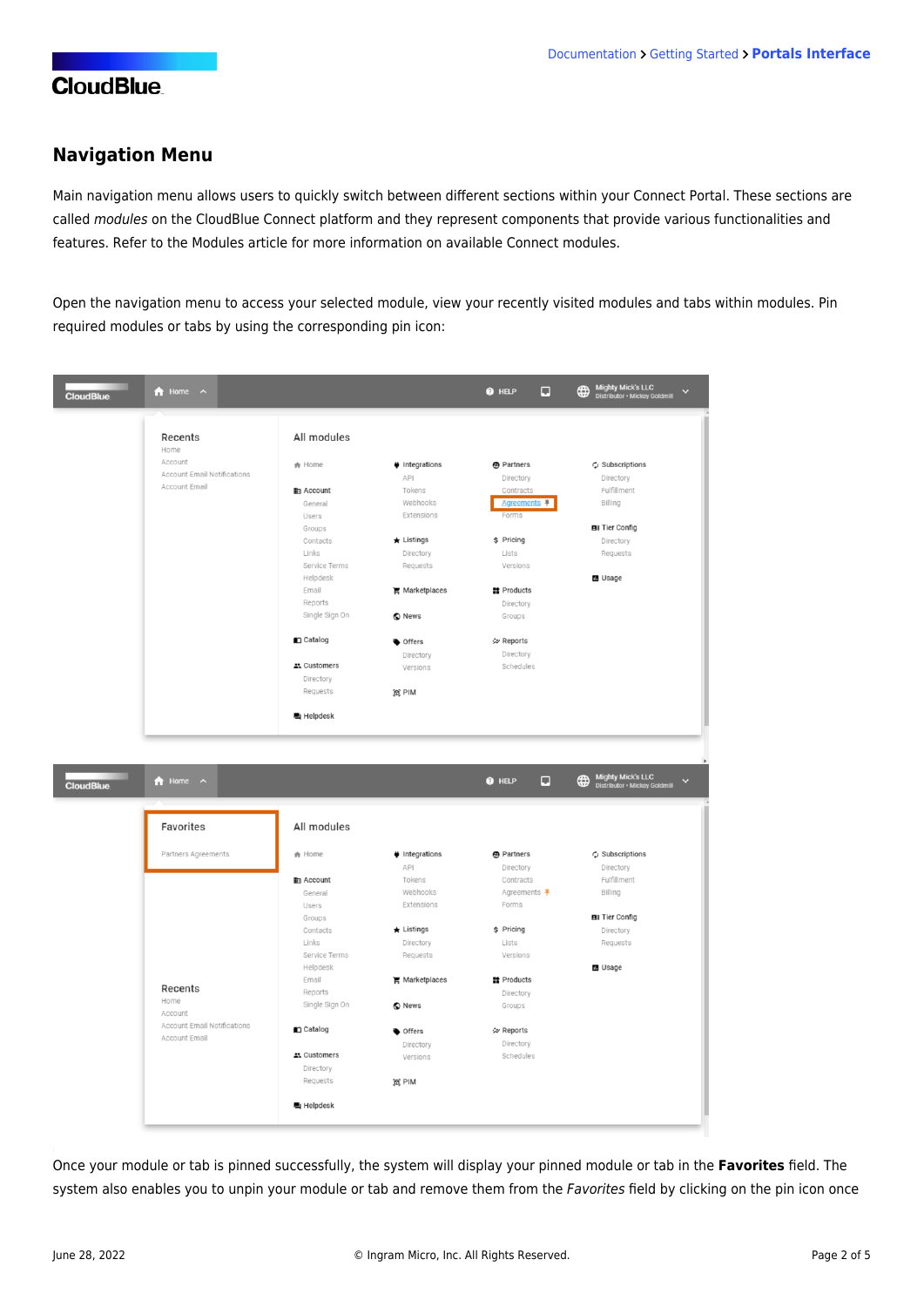again.

Note

The actual layout of the navigation menu and the amount of the available modules depends on your Portal type and your assigned permissions.

## **Account Selector & User Profile**

This navigation element allows users to access their profile information and switch between multiple accounts in case they belong to more than one:



CloudBlue Connect @ 2021 - Ingram Micro Inc. All Rights Reserved. - Privacy | Terms of Service - Version 22.0.1848-g7f7237b

Account Selector displays your available accounts on the CloudBlue Connect platform. Note that the system marks your current selected account with a check mark.

User Profile data includes your specified name, email address, your groups, image, and time-zone. The system also allows managing your profile or signing out by using the corresponding buttons on the interface.

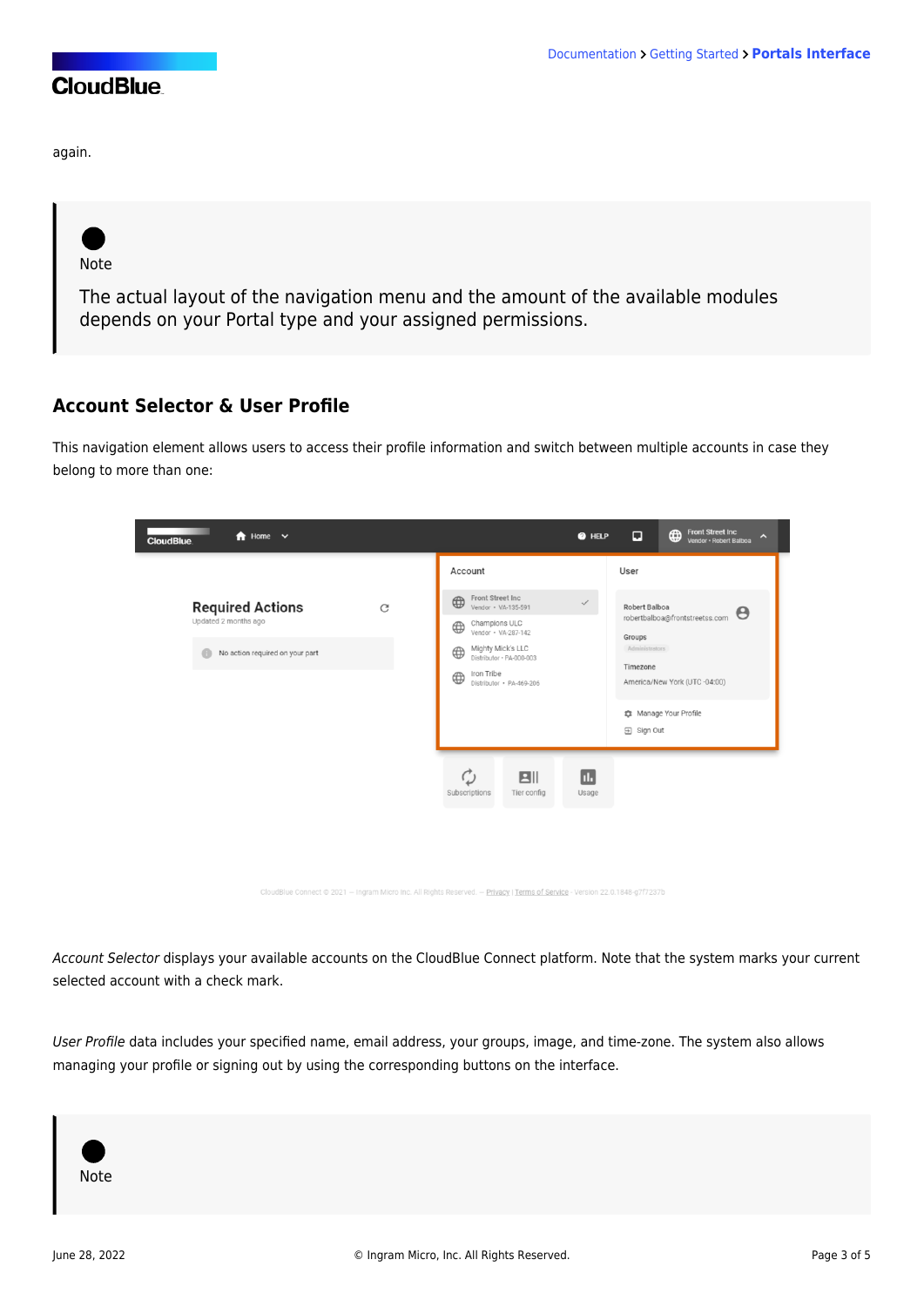Connect users might also not belong to any accounts at all. Namely, such users has limited access to various modules, but still has access to their profile information.

## **Required Actions**

The system also helps Connect users to keep track of required actions on the platform from any module. Click on the corresponding icon on the user interface to display a list of your required actions:

| $\blacksquare$ Products $\vee$<br><b>CloudBlue</b>                                                                          |                                                                           | $\Box$                    | <b>Front Street Inc</b><br>$\bigoplus$<br>$\checkmark$<br>Vendor · Robert Balboa |  |  |  |  |
|-----------------------------------------------------------------------------------------------------------------------------|---------------------------------------------------------------------------|---------------------------|----------------------------------------------------------------------------------|--|--|--|--|
| Products @                                                                                                                  | <b>Required Actions</b>                                                   | $\rm{C}$                  | + CREATE PRODUCT                                                                 |  |  |  |  |
| C REFRESH<br><b>F FILTER</b><br>$L$ SORT<br><b>III</b> COLUMNS                                                              | <b>B</b> Usage<br>Incomplete usage files                                  | $\mathbf{1}$              |                                                                                  |  |  |  |  |
| NAME -<br>DESCRIPTION                                                                                                       |                                                                           |                           |                                                                                  |  |  |  |  |
| <b>Tutorial Product</b><br>◉<br>PRD-382-460-388                                                                             | The service directly enables service providers to add new revenue streams | Published<br>$\mathbf{1}$ |                                                                                  |  |  |  |  |
|                                                                                                                             |                                                                           |                           | $1-1$ of $1 \leq$<br>Rows per page 10 -                                          |  |  |  |  |
|                                                                                                                             |                                                                           |                           |                                                                                  |  |  |  |  |
|                                                                                                                             |                                                                           |                           |                                                                                  |  |  |  |  |
|                                                                                                                             |                                                                           |                           |                                                                                  |  |  |  |  |
|                                                                                                                             |                                                                           |                           |                                                                                  |  |  |  |  |
|                                                                                                                             |                                                                           |                           |                                                                                  |  |  |  |  |
|                                                                                                                             |                                                                           |                           |                                                                                  |  |  |  |  |
|                                                                                                                             |                                                                           |                           |                                                                                  |  |  |  |  |
|                                                                                                                             |                                                                           |                           |                                                                                  |  |  |  |  |
|                                                                                                                             |                                                                           |                           |                                                                                  |  |  |  |  |
|                                                                                                                             |                                                                           |                           |                                                                                  |  |  |  |  |
| CloudBlue Connect @ 2021 - Ingram Micro Inc. All Rights Reserved. - Privacy   Terms of Service - Version 22.0.1850-gc1ebcf6 |                                                                           |                           |                                                                                  |  |  |  |  |

Thereafter, select your required action from the list to access the module and object on the platform that require your attention. Note that the system also displays your required actions on the Home screen.

## **Help**

The system also enables users to quickly access the links to the **Connect Community** page, **Getting Started** articles and **API reference**. Furthermore, you can a new Helpdesk case by selecting the **Get support** option.